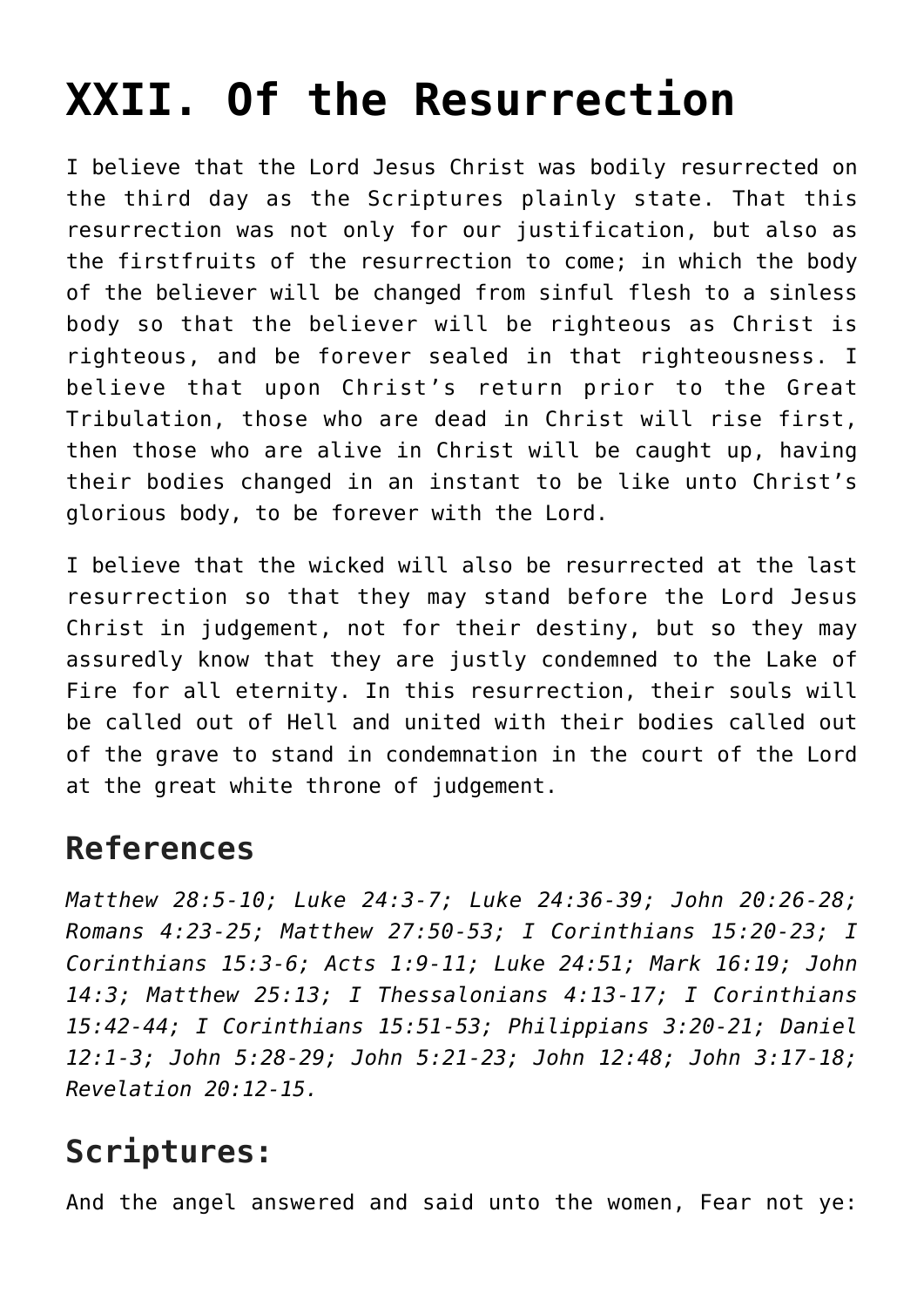for I know that ye seek Jesus, which was crucified. He is not here: for he is risen, as he said. Come, see the place where the Lord lay. And go quickly, and tell his disciples that he is risen from the dead; and, behold, he goeth before you into Galilee; there shall ye see him: lo, I have told you. And they departed quickly from the sepulchre with fear and great joy; and did run to bring his disciples word. And as they went to tell his disciples, behold, Jesus met them, saying, All hail. And they came and held him by the feet, and worshipped him. Then said Jesus unto them, Be not afraid: go tell my brethren that they go into Galilee, and there shall they see me. *(Matthew 28:5-10)*

And they entered in, and found not the body of the Lord Jesus. And it came to pass, as they were much perplexed thereabout, behold, two men stood by them in shining garments: And as they were afraid, and bowed down *their* faces to the earth, they said unto them, Why seek ye the living among the dead? He is not here, but is risen: remember how he spake unto you when he was yet in Galilee, Saying, The Son of man must be delivered into the hands of sinful men, and be crucified, and the third day rise again. *(Luke 24:3-7)*

And as they thus spake, Jesus himself stood in the midst of them, and saith unto them, Peace *be* unto you. But they were terrified and affrighted, and supposed that they had seen a spirit. And he said unto them, Why are ye troubled? and why do thoughts arise in your hearts? Behold my hands and my feet, that it is I myself: handle me, and see; for a spirit hath not flesh and bones, as ye see me have. *(Luke 24:36-39)*

And after eight days again his disciples were within, and Thomas with them: *then* came Jesus, the doors being shut, and stood in the midst, and said, Peace *be* unto you. Then saith he to Thomas, Reach hither thy finger, and behold my hands; and reach hither thy hand, and thrust *it* into my side: and be not faithless, but believing. And Thomas answered and said unto him, My Lord and my God. *(John 20:26-28)*

Now it was not written for his sake alone, that it was imputed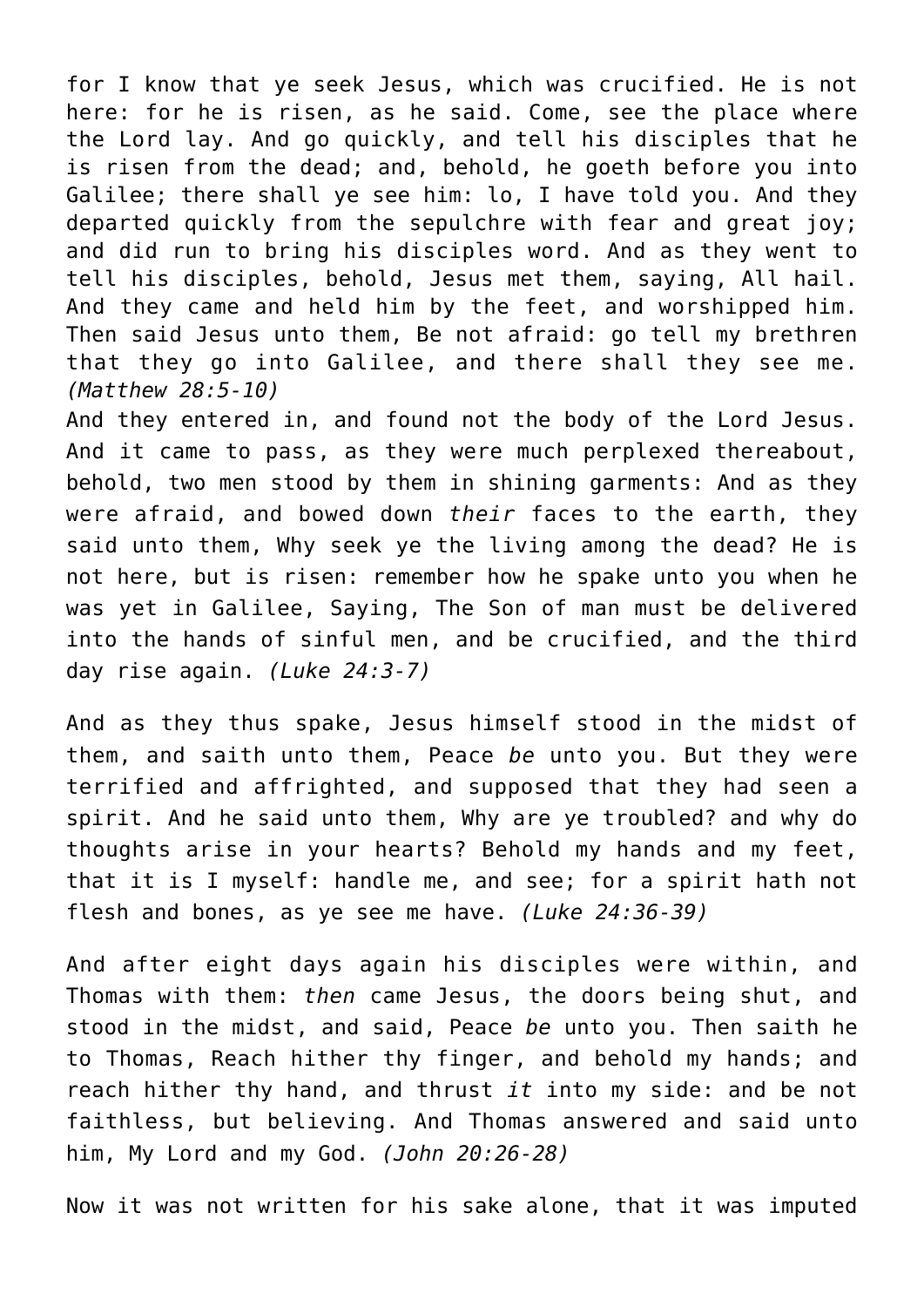to him; But for us also, to whom it shall be imputed, if we believe on him that raised up Jesus our Lord from the dead; Who was delivered for our offences, and was raised again for our justification. *(Romans 4:23-25)*

Jesus, when he had cried again with a loud voice, yielded up the ghost. And, behold, the veil of the temple was rent in twain from the top to the bottom; and the earth did quake, and the rocks rent; And the graves were opened; and many bodies of the saints which slept arose, And came out of the graves after his resurrection, and went into the holy city, and appeared unto many. *(Matthew 27:50-53)*

But now is Christ risen from the dead, *and* become the firstfruits of them that slept. For since by man *came* death, by man *came* also the resurrection of the dead. For as in Adam all die, even so in Christ shall all be made alive. But every man in his own order: Christ the firstfruits; afterward they that are Christ's at his coming. *(I Corinthians 15:20-23)*

For I delivered unto you first of all that which I also received, how that Christ died for our sins according to the scriptures; And that he was buried, and that he rose again the third day according to the scriptures: And that he was seen of Cephas, then of the twelve: After that, he was seen of above five hundred brethren at once; of whom the greater part remain unto this present, but some are fallen asleep. *(I Corinthians 15:3-6)*

And when he had spoken these things, while they beheld, he was taken up; and a cloud received him out of their sight. And while they looked stedfastly toward heaven as he went up, behold, two men stood by them in white apparel; Which also said, Ye men of Galilee, why stand ye gazing up into heaven? this same Jesus, which is taken up from you into heaven, shall so come in like manner as ye have seen him go into heaven. *(Acts 1:9-11)*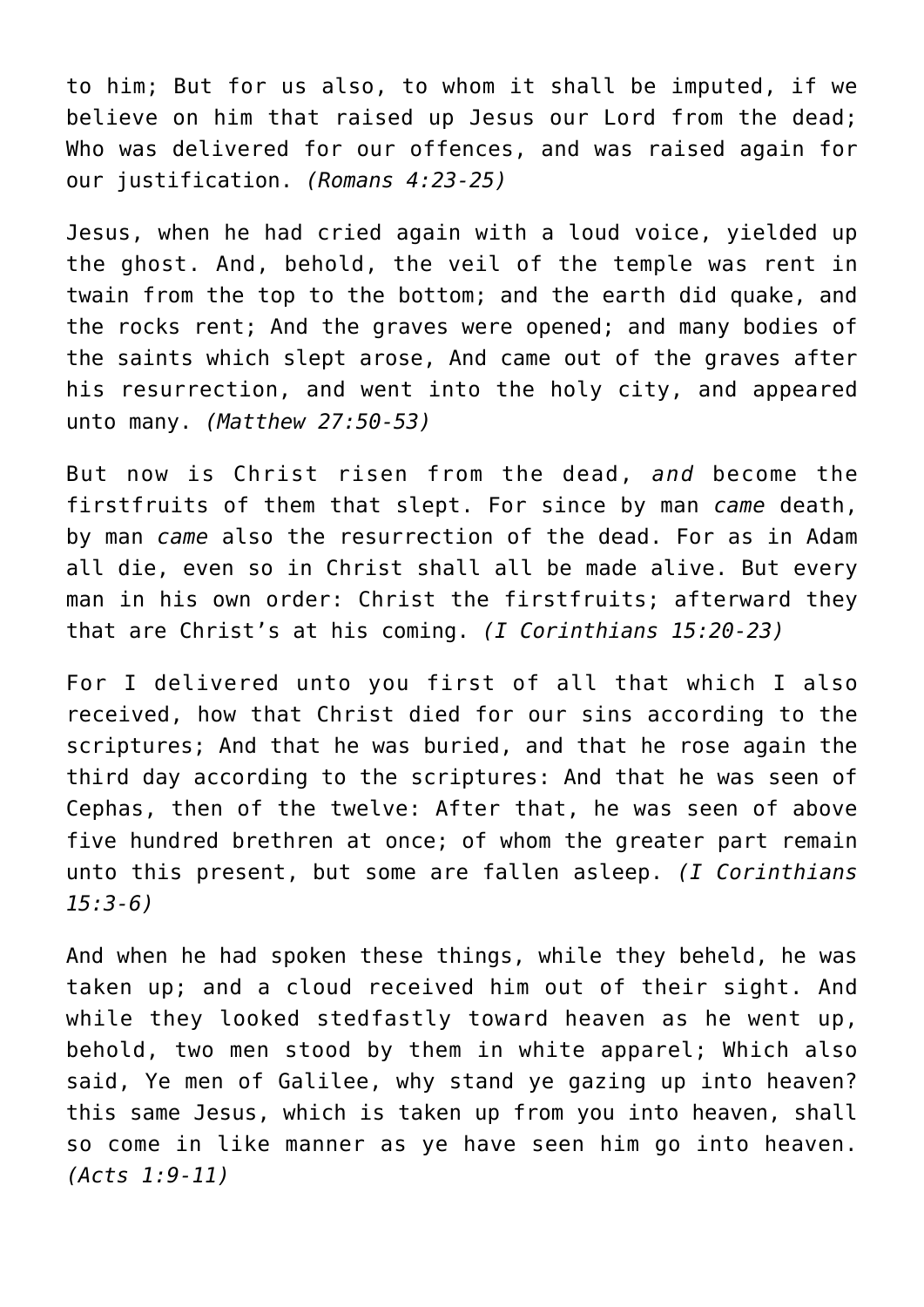And it came to pass, while he blessed them, he was parted from them, and carried up into heaven. *(Luke 24:51)*

So then after the Lord had spoken unto them, he was received up into heaven, and sat on the right hand of God. *(Mark 16:19)*

And if I go and prepare a place for you, I will come again, and receive you unto myself; that where I am, there ye may be also. *(John 14:3)*

Watch therefore, for ye know neither the day nor the hour wherein the Son of man cometh. *(Matthew 25:13)*

But I would not have you to be ignorant, brethren, concerning them which are asleep, that ye sorrow not, even as others which have no hope. For if we believe that Jesus died and rose again, even so them also which sleep in Jesus will God bring with him. For this we say unto you by the word of the Lord, that we which are alive *and* remain unto the coming of the Lord shall not prevent them which are asleep. For the Lord himself shall descend from heaven with a shout, with the voice of the archangel, and with the trump of God: and the dead in Christ shall rise first: Then we which are alive *and* remain shall be caught up together with them in the clouds, to meet the Lord in the air: and so shall we ever be with the Lord. *(I Thessalonians 4:13-17)*

So also is the resurrection of the dead. It is sown in corruption; it is raised in incorruption: It is sown in dishonour; it is raised in glory: it is sown in weakness; it is raised in power: It is sown a natural body; it is raised a spiritual body. There is a natural body, and there is a spiritual body. *(I Corinthians 15:42-44)*

Behold, I shew you a mystery; We shall not all sleep, but we shall all be changed, In a moment, in the twinkling of an eye, at the last trump: for the trumpet shall sound, and the dead shall be raised incorruptible, and we shall be changed. For this corruptible must put on incorruption, and this mortal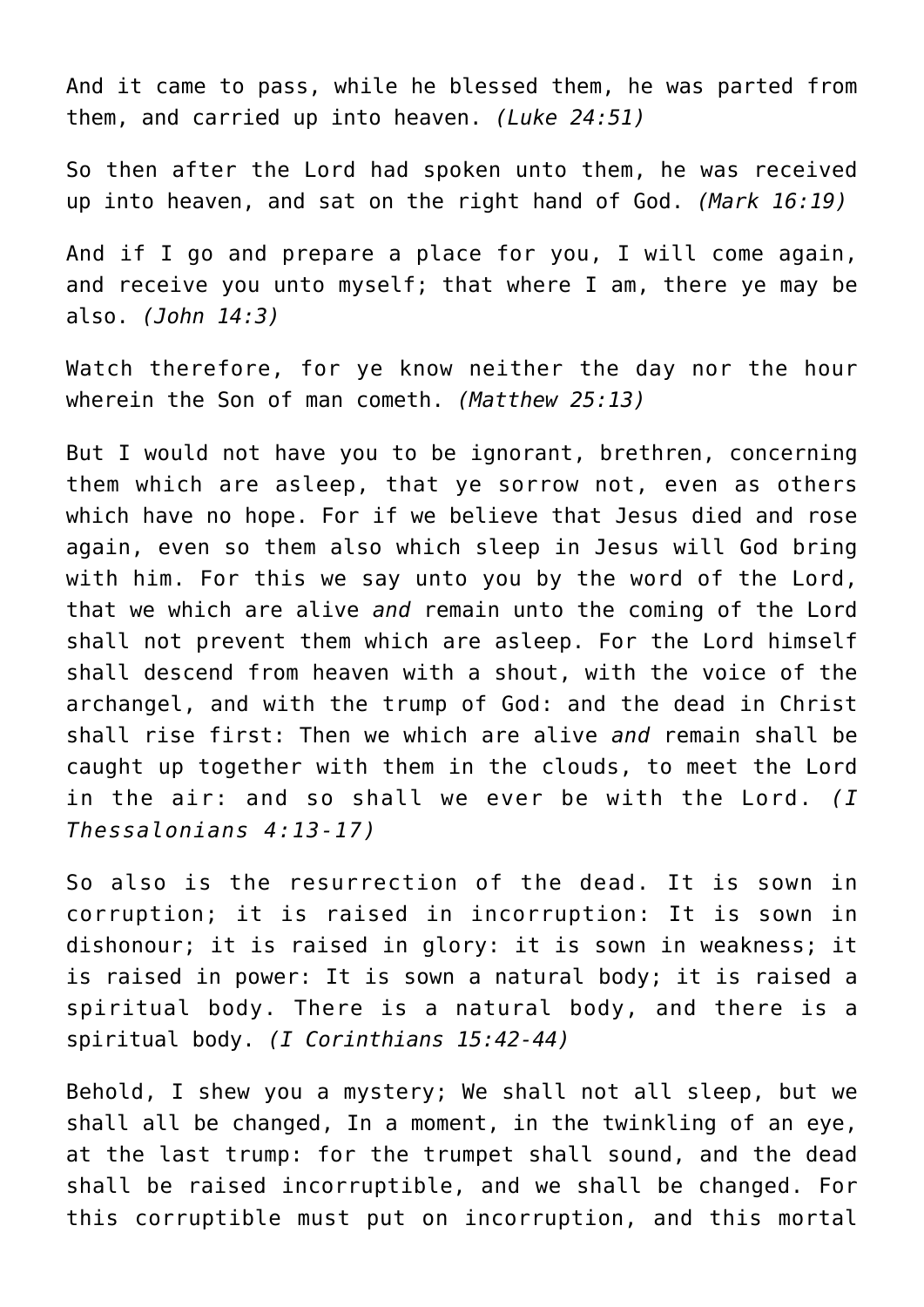must put on immortality. *(I Corinthians 15:51-53)*

For our conversation is in heaven; from whence also we look for the Saviour, the Lord Jesus Christ: Who shall change our vile body, that it may be fashioned like unto his glorious body, according to the working whereby he is able even to subdue all things unto himself. *(Philippians 3:20-21)*

And at that time shall Michael stand up, the great prince which standeth for the children of thy people: and there shall be a time of trouble, such as never was since there was a nation *even* to that same time: and at that time thy people shall be delivered, every one that shall be found written in the book. And many of them that sleep in the dust of the earth shall awake, some to everlasting life, and some to shame *and* everlasting contempt. And they that be wise shall shine as the brightness of the firmament; and they that turn many to righteousness as the stars for ever and ever. *(Daniel 12:1-3)*

Marvel not at this: for the hour is coming, in the which all that are in the graves shall hear his voice, And shall come forth; they that have done good, unto the resurrection of life; and they that have done evil, unto the resurrection of damnation. *(John 5:28-29)*

For as the Father raiseth up the dead, and quickeneth *them*; even so the Son quickeneth whom he will. For the Father judgeth no man, but hath committed all judgment unto the Son: That all *men* should honour the Son, even as they honour the Father. He that honoureth not the Son honoureth not the Father which hath sent him. *(John 5:21-23)*

He that rejecteth me, and receiveth not my words, hath one that judgeth him: the word that I have spoken, the same shall judge him in the last day. *(John 12:48)*

For God sent not his Son into the world to condemn the world; but that the world through him might be saved. He that believeth on him is not condemned: but he that believeth not